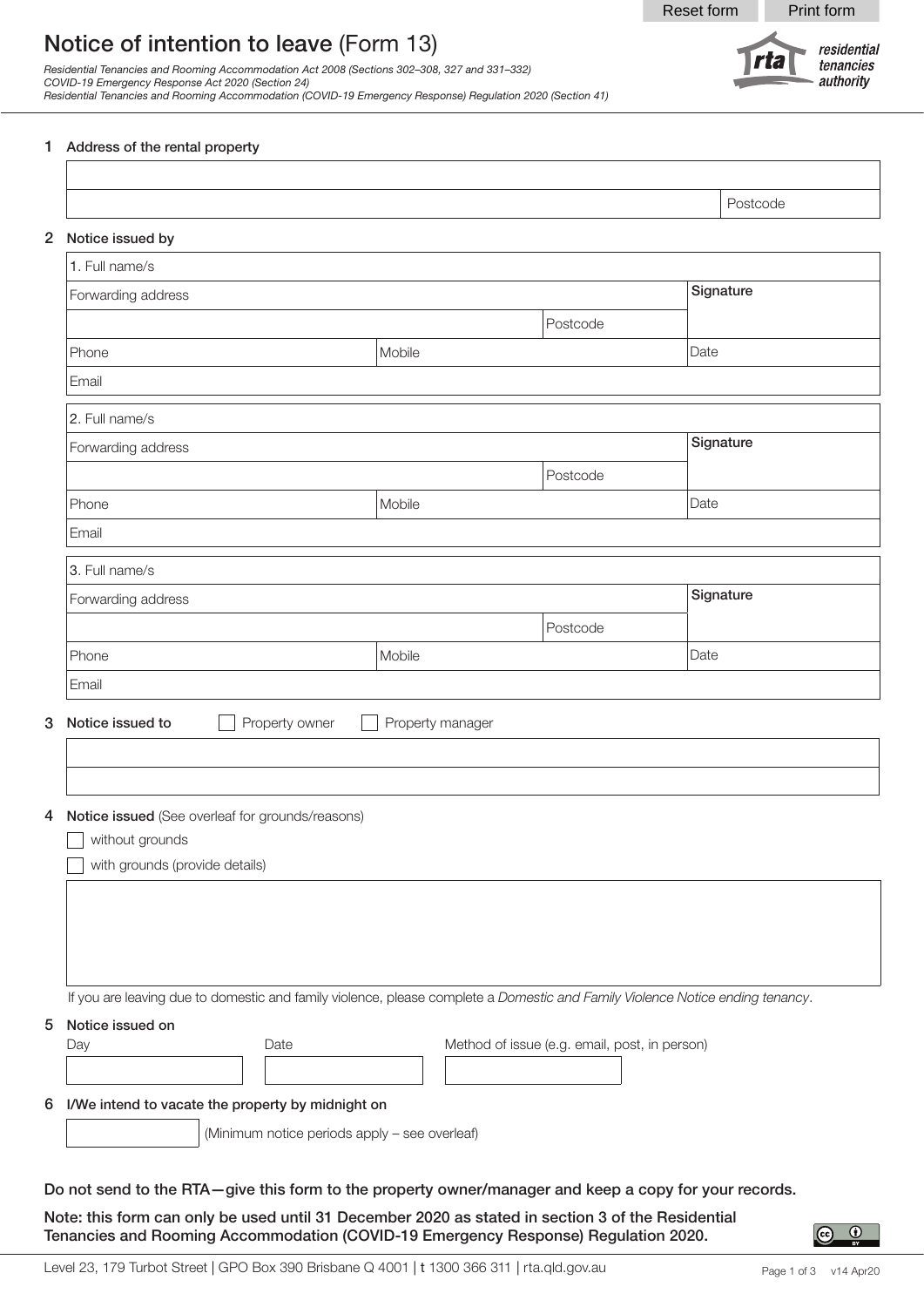

The tenant/s give this notice to the property owner/manager when the tenant/s want to vacate the premises by a certain date.

There may be a number of grounds (reasons) for giving the notice. If the property owner/manager disputes these reasons, they should try to resolve the matter with the tenants first. If agreement cannot be reached, the RTA's dispute resolution service may be able to assist – phone 1300 366 311.

If tenants are leaving because of an unremedied breach, this notice can only be given after the 7 day remedy period has expired. If the tenant/s are giving this notice because of an unremedied breach by the owner or manager, please note that this notice does not guarantee that you will be released from the tenancy agreement. You may apply for termination of your lease through the Queensland Civil and Administrative Tribunal (QCAT) under section 309 of the *Residential Tenancies and Rooming Accommodation Act 2008.*

When serving notices by post, the sender must allow time for the mail to arrive when working out notice periods.

# Minimum notice periods

See the list of new and amended grounds for the COVID-19 emergency period.

## General tenancies

#### With grounds

| <b>Grounds</b>                                                                                                                                                   | Minimum notice                                                            | Existing or new ground                                                                                      |
|------------------------------------------------------------------------------------------------------------------------------------------------------------------|---------------------------------------------------------------------------|-------------------------------------------------------------------------------------------------------------|
| The rental property is not in good repair, is unfit to<br>live in AND this notice is provided within the first 7<br>days of the resident occupying the premises. | The day it is given this has to be<br>within 7 days of taking possession. | <b>New</b><br>Note: this is only applicable during the COVID-19<br>emergency period until 31 December 2020. |
| Unremedied breach                                                                                                                                                | ' days                                                                    | Existing                                                                                                    |
| Non-compliance with tribunal order                                                                                                                               | 7 days                                                                    | Existing                                                                                                    |
| Non-liveability                                                                                                                                                  | The day it is given                                                       | Existing                                                                                                    |
| Compulsory acquisition                                                                                                                                           | 2 weeks                                                                   | Existing                                                                                                    |
| Intention to sell                                                                                                                                                | 2 weeks                                                                   | Existing                                                                                                    |

## Without grounds

| Type of agreement                                                                                                                                 | Minimum notice | Existing or new ground |  |  |
|---------------------------------------------------------------------------------------------------------------------------------------------------|----------------|------------------------|--|--|
| Periodic agreement                                                                                                                                | 2 weeks        | Existing               |  |  |
| Fixed term agreement                                                                                                                              | 14 days        | Existing               |  |  |
| A tenant must give at least 14 days notice, unless the property owner/manager has breached the agreement. The tenancy ends on the end date of the |                |                        |  |  |

*agreement or the end date of the notice period (whichever is longer). Both parties can agree to end a fixed term agreement early but it must be agreed in writing.*